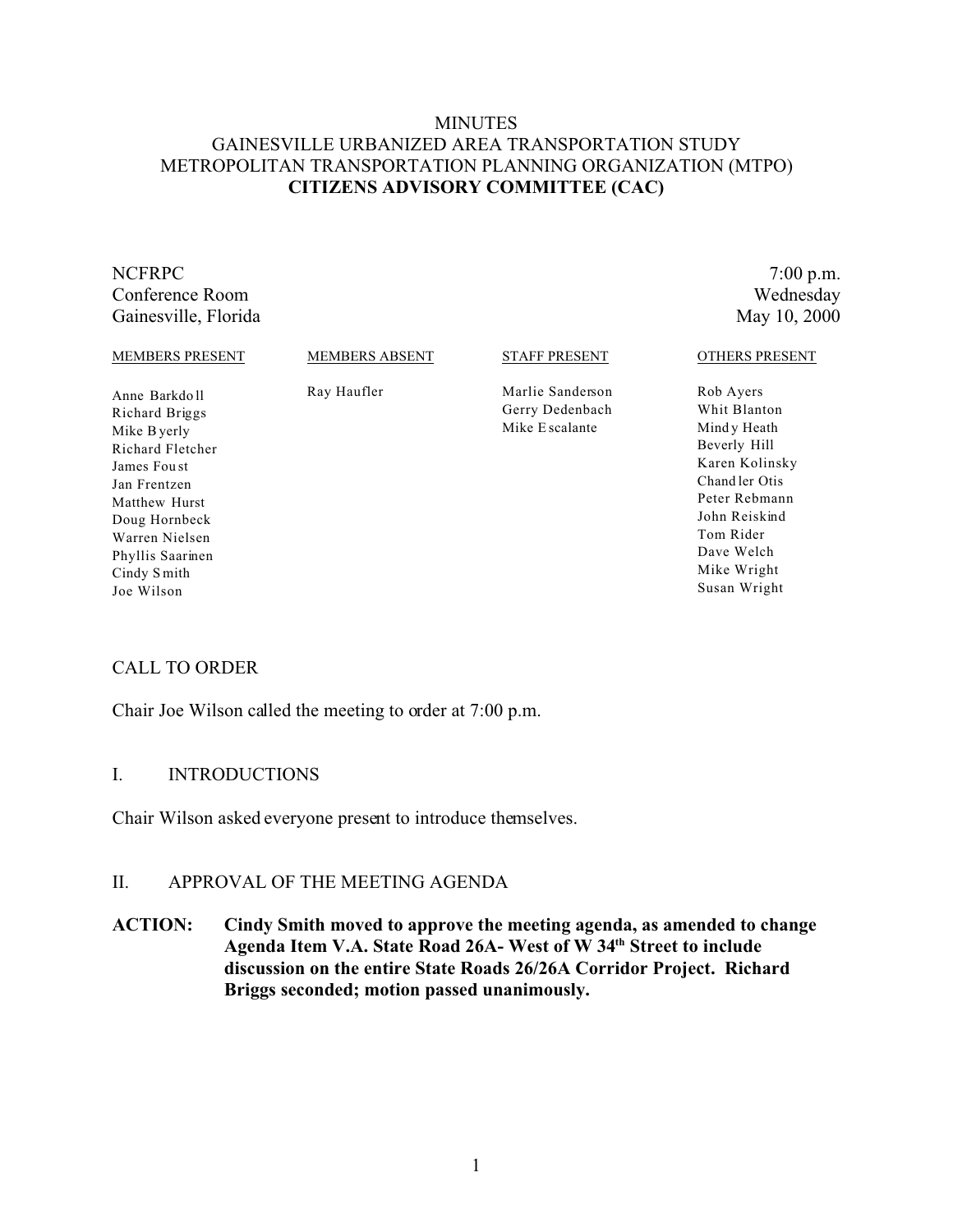#### III. APPROVAL OF THE APRIL 26 MINUTES

#### **ACTION: Cindy Smith moved to approve the April 26 minutes as amended:**

- **1. to include the attendance of Mr. Rob Ayers; and**
- **2. to change the project limits on page 4, Agenda Item V.E.,** *SR26/26A from W 34th Street to Main Street North-South Drive* **.**

#### **Richard Briggs seconded; motion passed unanimously.**

#### IV. CHAIRMAN'S REPORT

Mr. Marlie Sanderson, MTPO Director of Transportation Planning, stated that the next MTPO meetings are scheduled for May 11 and June 8 and the next CAC meeting is scheduled for May 24.

### V. AGENDA ITEMS TO BE DISCUSSED LISTED IN ORDER OF IMPORTANCE

## A. STATE ROADS 26/26A CORRIDOR

Mr. Sanderson stated that, on June 10, 1999, the MTPO amended the Long Range Transportation Plan (LRTP) to:

- 1. request that the Florida Department of Transportation (FDOT) stop working on the project development and environmental (PD&E) study for the one-way pair project because the MTPO will be updating its LRTP by February 2001 and the plan update will include developing a community's future vision for the transportation system in the Gainesville Metropolitan Area, including the future function of State Roads 26/26A in the University and Downtown area; and
- 2. request that the Alachua County Traffic Safety Team (ACTST) develop recommendations for the MTPO concerning both short and long term modifications that should be made to improve traffic safety along State Road 26 from NW 38<sup>th</sup> Street east to Main Street and State Road 26A from NW 38<sup>th</sup> Street east to W University Avenue.

He said that, last September, the MTPO amended the LRTP to revise the State Roads 26/26A project to read "modifications to enhance the Westgate commercial area, including bicycle, pedestrian and transit projects, on State Roads 26/26A from W 38<sup>th</sup> Street to W 34<sup>th</sup> Street; and road, safety and landscape modifications for two-way traffic on State Roads 26/26A from W 38<sup>th</sup> Street to North-South Drive." He also said that, on October 20, the CAC and Technical Advisory Committee (TAC) requested that FDOT District 2 staff provide additional information for State Road 26A, including existing and Year 2020 level of service for two-lane divided,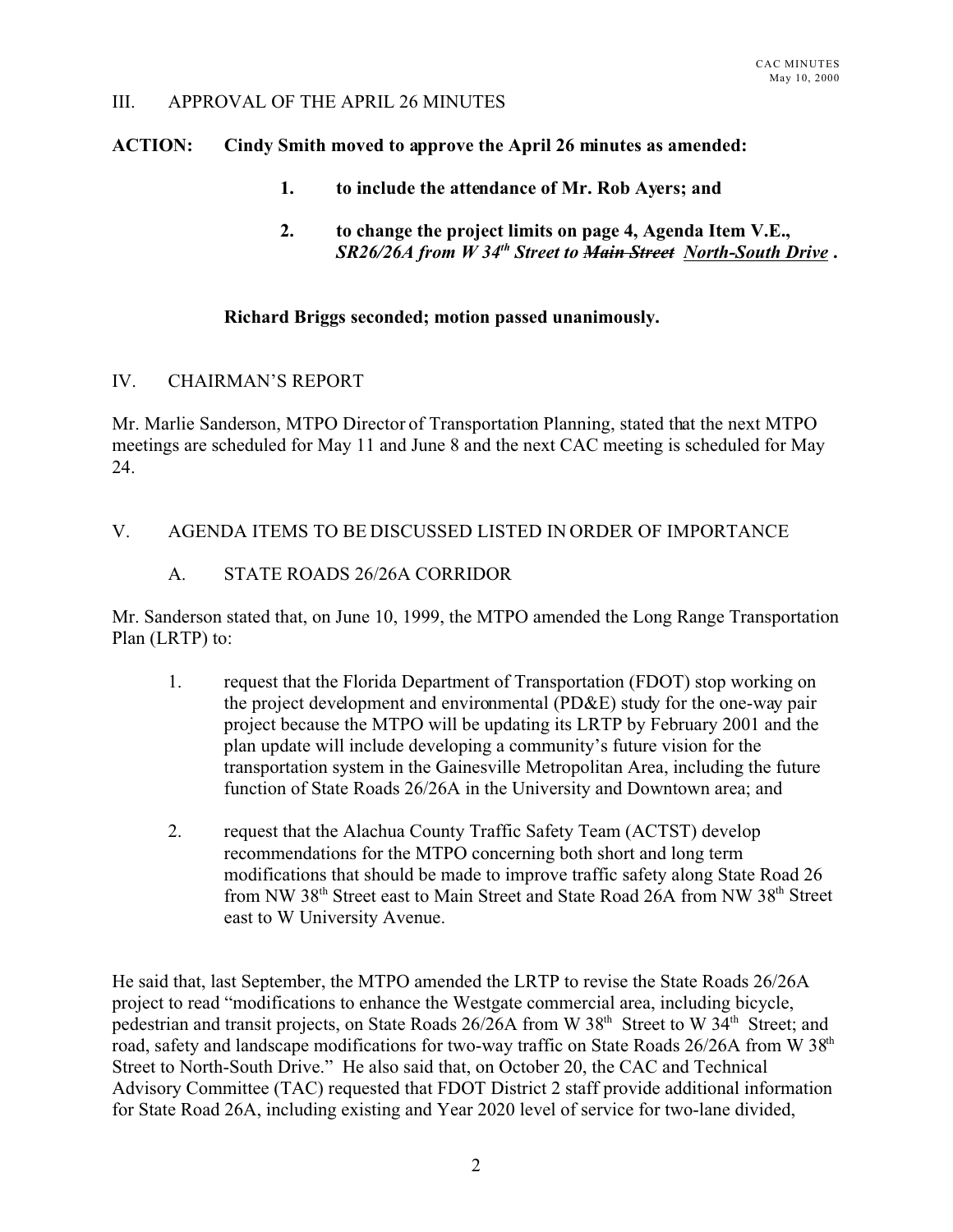three-lane divided and four-lane divided facilities. He said that CAC, TAC and Bicycle/Pedestrian Advisory Board (B/PAB) recommendations concerning this agenda item are listed in the meeting materials. He noted that, at its April 26 meeting, the CAC approved a motion to delay action on this issue until after the May 6, 2000 "Walk Around" in this corridor. He added that the CAC needs to develop MTPO recommendations concerning SR 26/26A west of W 34<sup>th</sup> Street.

Ms. Susan Wright discussed an alternative recommendation and answered questions.

- **ACTION: Cindy Smith moved to recommend that the MTPO request FDOT reconstruct State Road 26A, from W 38th Street to W 34th Street, as a two lane section with instreet bikelanes, center turn lanes with landscaped medians. Anne Barkdoll seconded; motion passes seven to five.**
- **ACTION: Cindy Smith moved to recommend that the MTPO request that:**
	- **1. proper consideration be given to the shopping centers; and**
	- **2. FDOT consider the feasibility of construction of roundabouts at both ends of the project, as a separate project, in order not to delay the proposed State Roads 26/26A project.**

**Richard Briggs seconded; motion passed nine to three.**

- **ACTION: Anne Barkdoll moved to recommend that the MTPO request that FDOT implement Alternative 4B instead of Alternative 4D. Mike Byerly seconded; motion failed five to seven.**
- **ACTION: Richard Briggs moved to recommend that the MTPO request that FDOT reduce the number of lanes on State Road 121 (W 34th Street) from State Road 26A north to State Road 26, from seven lanes to five lanes, with landscaped medians and center turnlanes. Anne Barkdoll seconded; motion passed ten to two.**

# B. UNIVERSITY AVENUE/MAIN STREET CORRIDOR TRAFFIC ANALYSIS

Mr. Sanderson stated that, at its meeting on March 9, the MTPO approved the University Avenue/Main Street Corridor Traffic Analysis contract with Renaissance Planning Group (RPG). He noted that, included in the meeting materials, as Exhibits 1 and 2, is information that has been developed so far by RPG concerning this traffic analysis. He said that, on April 26, the CAC approved a motion to recommend that the sixth alternative to be tested in the traffic analysis identify strategies to enhance efficient transportation flow on alternative corridors on regional roadways in response to the results from the other five alternatives. He said that the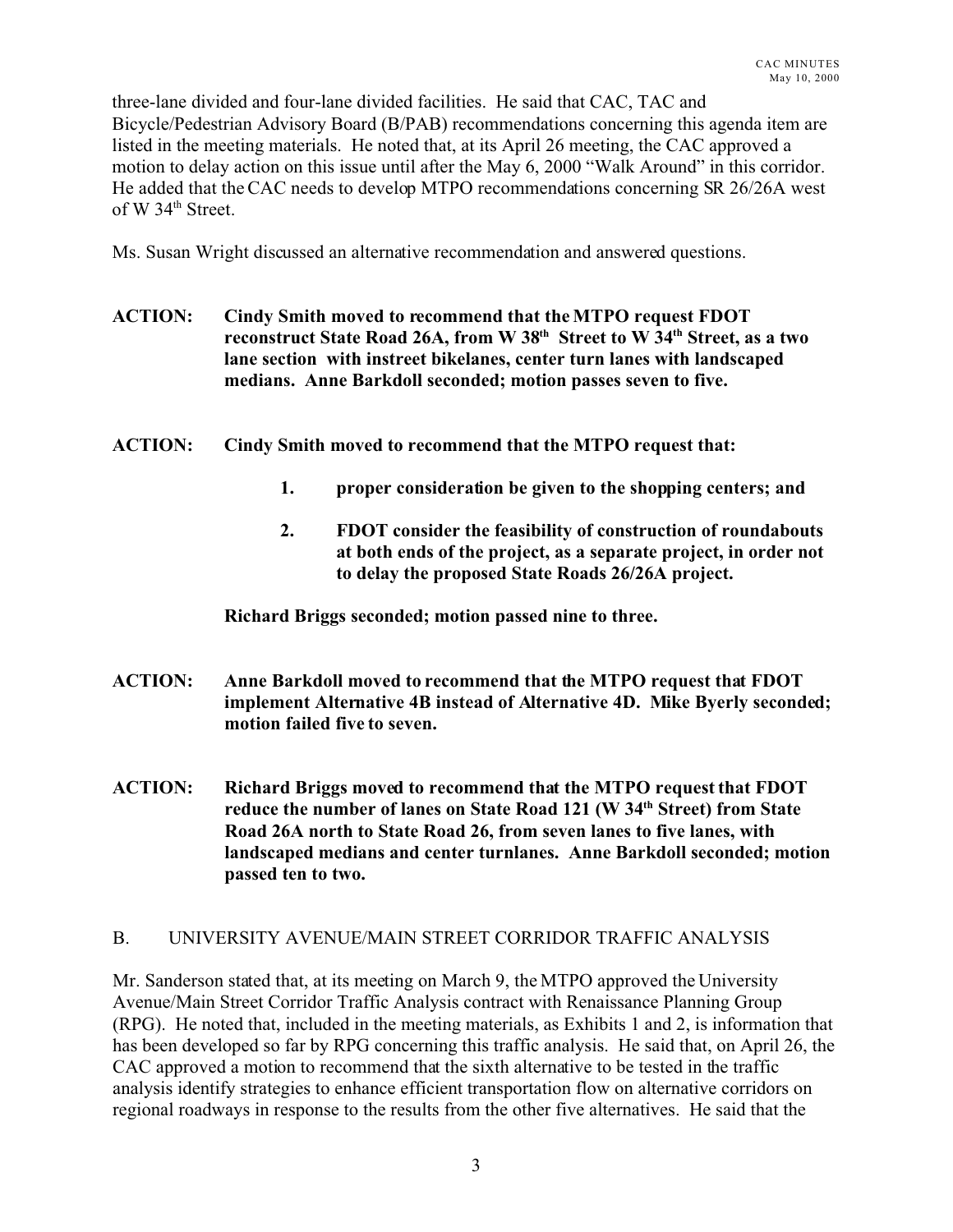decision concerning what this sixth test will consist of will be made by the MTPO at its next meeting on May 11. He said that the CAC needs to review the enclosed material and develop MTPO recommendations. He added that Mr. Whit Blanton, RPG Vice President, is present to discuss this agenda item.

Mr. Blanton discussed the University Avenue/Main Street Corridor Traffic Analysis and answered questions.

# **ACTION: Cindy Smith moved to recommend that the MTPO:**

- **1. approve the following as the 6th Alternative:**
	- **A. modifications to a parallel roadway to divert traffic from a 2-lane University Avenue;**
	- **B. reduce lanes on University Avenue from W 34th Street to North-South Drive only; and**
	- **C. keep University Avenue as a 4-lane facility from North-South Drive to W 13th Street; and**
- **2. request the combination of Alternative M1 with State Road 26 from W 34th Street to North-South Drive as a 2-lane facility for the following reasons:**
	- **A. funding is already programmed for the Main Street and State Roads 26/26A projects; and**
	- **B. the addition of Main Street from N 8th Avenue to N 16th Avenue is financially feasible; and**
- **3. not take action on the State Roads 26/26A corridor project east of W 34th Street at its May 11 meeting since additional information is forthcoming.**

**Richard Briggs seconded.**

**During discussion on the motion, Doug Hornbeck called the question; call passed eleven to one.**

**Motion passed unanimously.**